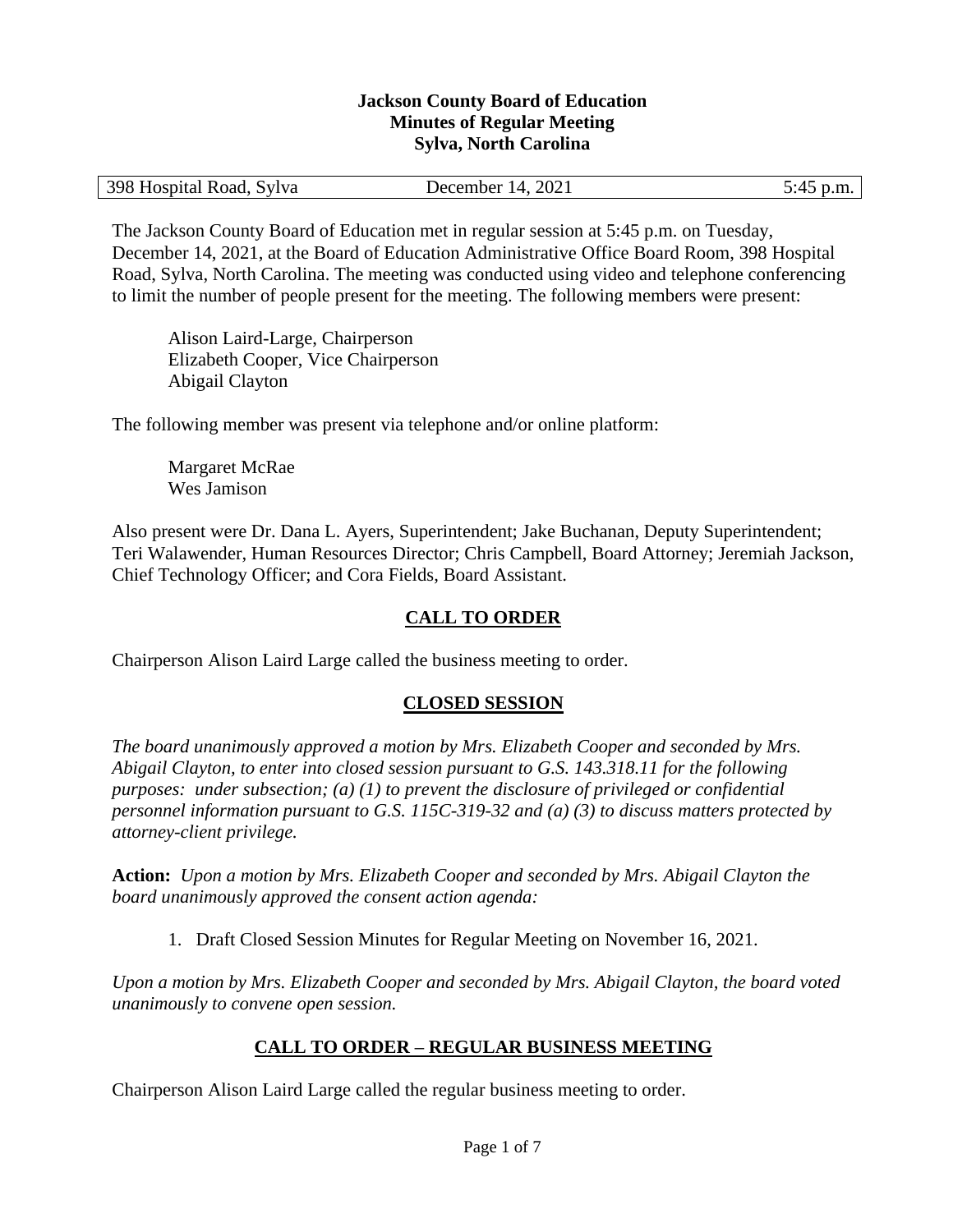The students from Fairview Elementary School led the Pledge of Allegiance via video.

## **APPROVAL OF AGENDA**

*Upon a motion by Mrs. Elizabeth Cooper and seconded by Mrs. Abigail Clayton, the board voted unanimously to approve the Agenda.*

## **SPECIAL RECOGNITION**

- 1. Superintendent's Holiday Card Izzy Alcantar,  $3<sup>rd</sup>$  Grade, Blue Ridge School Cover Artwork; River Otter,  $10^{th}$  Grade, JCS – Inside Cover Artwork
- 2. Cashiers Chamber of Commerce 2021 Spirit of our Community Educator of the Year Stacy McNabb, Blue Ridge School
- 3. FES Exceptional Children's Assistance Center "Tell Us Something Good" Award Brandon McDevitt and Melissa Block
- 4. WLOS Thanks to Teachers Hannah Martin, Scotts Creek Elementary School 4<sup>th</sup> Grade Teacher

# **CONSENT ACTION AGENDA**

**Action:** *Upon a motion by Mrs. Elizabeth Cooper and seconded by Mrs. Abigail Clayton, the board unanimously approved the consent action agenda:*

A. Open Session Minutes of Regular Meeting of November 16, 2021.

# **INFORMATION AGENDA**

- A. **Agenda Item**: Superintendent's Report **Presenter:** Dr. Dana L. Ayers, Superintendent
- Dr. Ayers reported on the following items:
	- 1. We have survived and THRIVED here in JCPS during the first semester of this school year. Even amid the pandemic, we have successfully navigated in-person instruction and are wrapping up with exams at our high schools. The remainder of this week and next week are important times for our high school students at BREC, JCEC, JCS and SMHS. It is critical that students are present and on time for these exams. Parents and families, please support us as we conclude the semester. Our final student day is Tuesday, December 21st and students will return to school on Wednesday, January 5th. I know our students, staff and families are ready to rest and enjoy the Christmas holidays!
	- 2. We continue to do very well in our COVID protocol efforts. Our low COVID positivity rate of about 0.2% and eight active cases are a testament to these efforts. There are vaccination clinics taking place around Jackson County for families who wish to get the COVID vaccine. Remember that children age 5 and up as well as all adults are eligible.
	- 3. Our middle grade and high school students are also in full swing with winter sports. We have basketball, wrestling and indoor track events taking place over the next several weeks/months. There's never a dull moment with our student-athletes and coaches. I am super-proud of our students who continue to focus on academics while also juggling sports, band, chorus, and other extracurricular activities. Well done students!!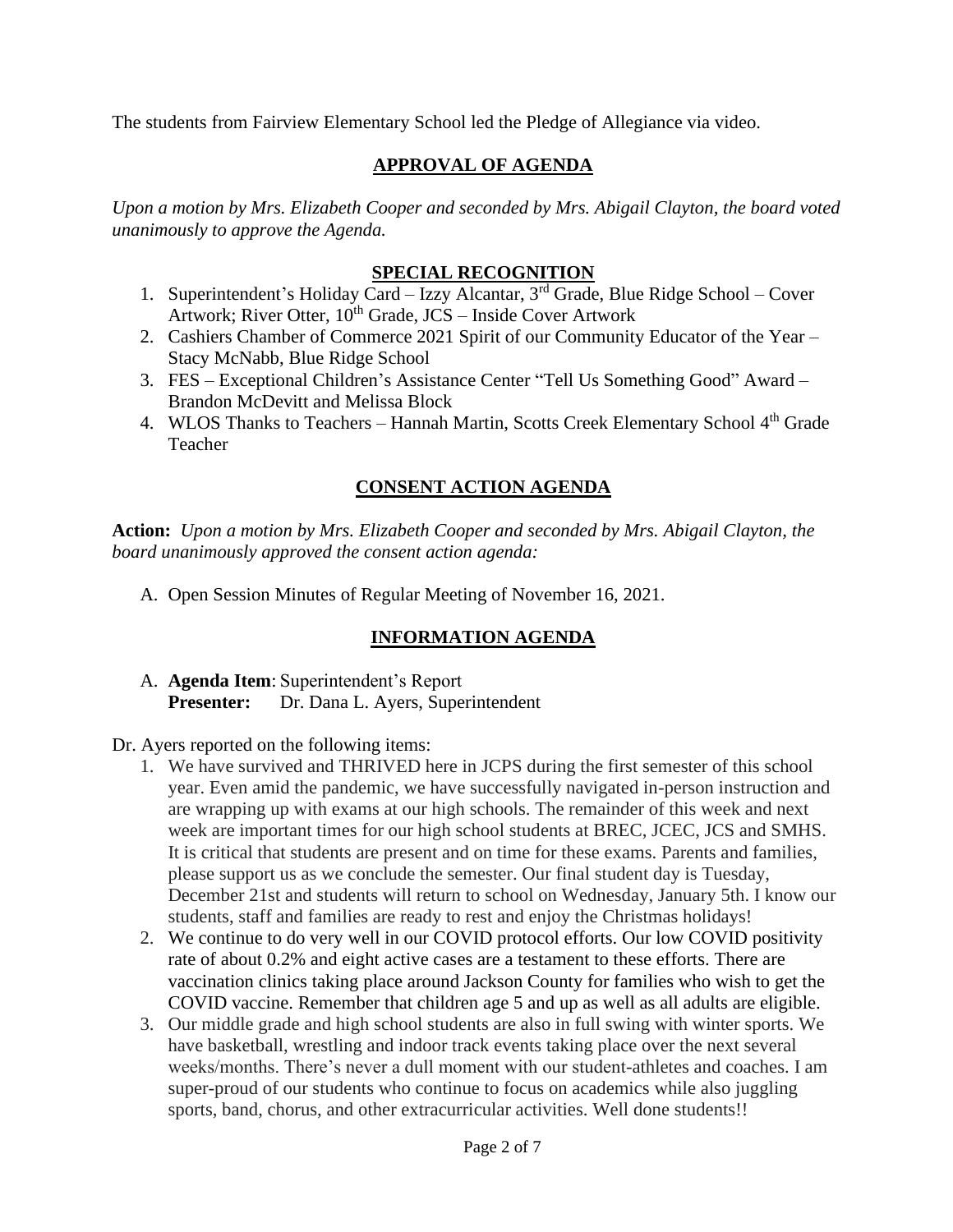- 4. Big things have happened over the last several weeks that are worthy of mentioning! First, our BOE voted and the state approved the \$2,000 retention incentive for all JCPS employees as of November 16th and who expect to remain through the school year. This will be paid out in mid-January. Along with the JCPS retention incentive, the state passed a budget that will also offer pay increases for staff and bonuses for many teaching staff. No amount of money will ever be sufficient to compensate for what they do for our students and families. However, this is incredible news for the hardworking, dedicated staff!
- 5. In other big news, JCPS has been awarded a grant from Dogwood Health Trust to open two new preschool classrooms in the fall of 2022. These new classrooms will serve a total of 36 more preschool students at Scotts Creek and Cullowhee Valley Schools! My purpose for writing this grant, with the assistance of Laura Dills, is to continue expanding access to early learning and early literacy. This grant addresses two of my goals for our district! More to come as I strive to expand preschool across the district in the months and years ahead. I am extremely grateful for the award from Dogwood as this will not only benefit our school system but provides a service to our community!
- 6. Big things have happened over the last several weeks that are worthy of mentioning! First, our BOE voted and the state approved the \$2,000 retention incentive for all JCPS employees. This will be paid out to in mid-January. Along with the JCPS retention incentive, the state passed a budget that will also offer pay increases for staff and bonuses for many teaching staff. This is incredible news for the hardworking, dedicated staff we have!
- 7. Additionally, we were awarded a grant from Dogwood Health Trust to open two new preschool classrooms in the fall of 2022. These new classrooms will serve a total of 36 more preschool students! My purpose for writing this grant, with the help of Laura Dills, is to continue expanding access to early learning and early literacy. This grant addresses two of my goals for our district! More to come as I strive to expand preschool across the district in the months and years ahead. I am extremely grateful for the award from Dogwood!
- 8. I also want to share our desperate need for key positions in JCPS. We are actively seeking bus drivers, custodians and school nutrition staff. It is nearly impossible to continue providing all of these services without much-needed staff. If anyone is interested in any of these key positions, we can be flexible in scheduling hours and days. I implore our community to direct potential candidates to our website or to call Sarah Wooldridge or Teri Walawender in the HR department.
- 9. Lastly, a sincere thank you to every employee, student, family, and community member in Jackson County. I believe we are a gem of a school system in western North Carolina and it is because of the support that is the standard here. For that I am grateful!

# B. **Agenda Item:**Declared Surplus **Presenter:** Jake Buchanan, Deputy Superintendent

- Mr. Buchanan presented the following item as declared surplus to be sold on GovDeals.com: 1. Surplus Vehicle 8014 – 2003 Mercury Marquis Serial #2MEFM74WX3X640243
	- C. **Agenda Item:**MOU Addendum with Blue Ridge Health for Telehealth **Presenter:** Jake Buchanan, Deputy Superintendent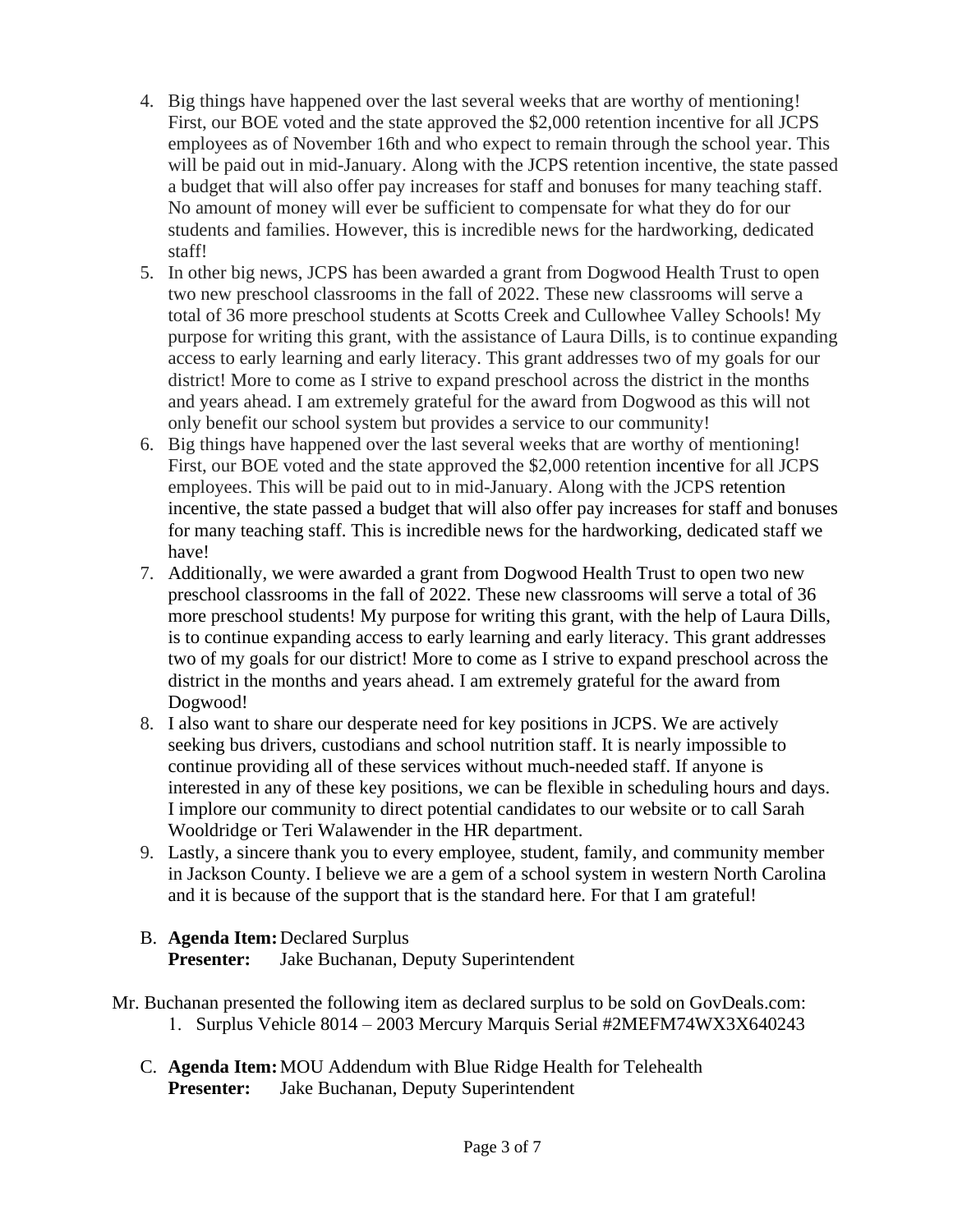Mr. Buchanan informed the board that an addendum will be added to the Memorandum of Understanding with Blue Ridge Health to provide Telehealth at all JCPS schools to begin in February 2022. Telehealth services will be provided by the School Nurse or a CNA and will be available to all students, staff and student family members.

- D. **Agenda Item:**Unaudited Financial Summary
	- **Presenter:** Mrs. Kristie Walker, Chief Financial Officer

Mrs. Walker presented the Unaudited Financial Summary as of November 16, 2021.

# **OPEN SESSION FOR PUBLIC COMMENTS**

None.

# **ACTION AGENDA**

## A. **Agenda Item:**Budget Resolution **Presenter:** Mrs. Kristie Walker, Chief Financial Officer

Mrs. Kristie Walker presented the 2021-2022 Budget Resolution and asked for board approval.

**Action**: *Upon a motion by Mrs. Elizabeth Cooper and seconded by Mrs. Abigail Clayton the board voted unanimously to approve the Budget Resolution for 2021-2022.*

B. **Agenda Item:**Mountain Projects Board of Directors Appointment for Wes Jamison **Presenter:** Dr. Dana L. Ayers, Superintendent

Dr. Ayers requested that Mr. Wes Jamison to be appointed the permanent JCPS representative to the Mountain Projects Board of Directors and asked for board approval. Mr. Jamison has been serving as the temporary appointee since 2019.

**Action**: *Upon a motion by Mrs. Elizabeth Cooper and seconded by Mrs. Abigail Clayton the board voted unanimously to approve the appointment of Mr. Wes Jamison to the Board of Directors for Mountain Projects.*

C. **Agenda Item:**Review Mask Mandate **Presenter:** Dr. Dana L. Ayers, Superintendent

Dr. Ayers reviewed the current JCPS mask policy that requires all students, staff, and educational visitors to wear masks when indoors. She said that the JCPS COVID numbers have remained low as a result of masking, social distancing, hand washing, and good custodial practices. As required by the Department of Public Instruction the board will review COVID procedures monthly.

**Action**: *Upon a motion by Mrs. Elizabeth Cooper and seconded by Mrs. Abigail Clayton, the board voted unanimously to approve the Mask requirement for all students, staff, and educational visitors in grades PreK through 12, regardless of vaccine status.*

D. **Agenda Item:**Calendar Change for February 21, 2022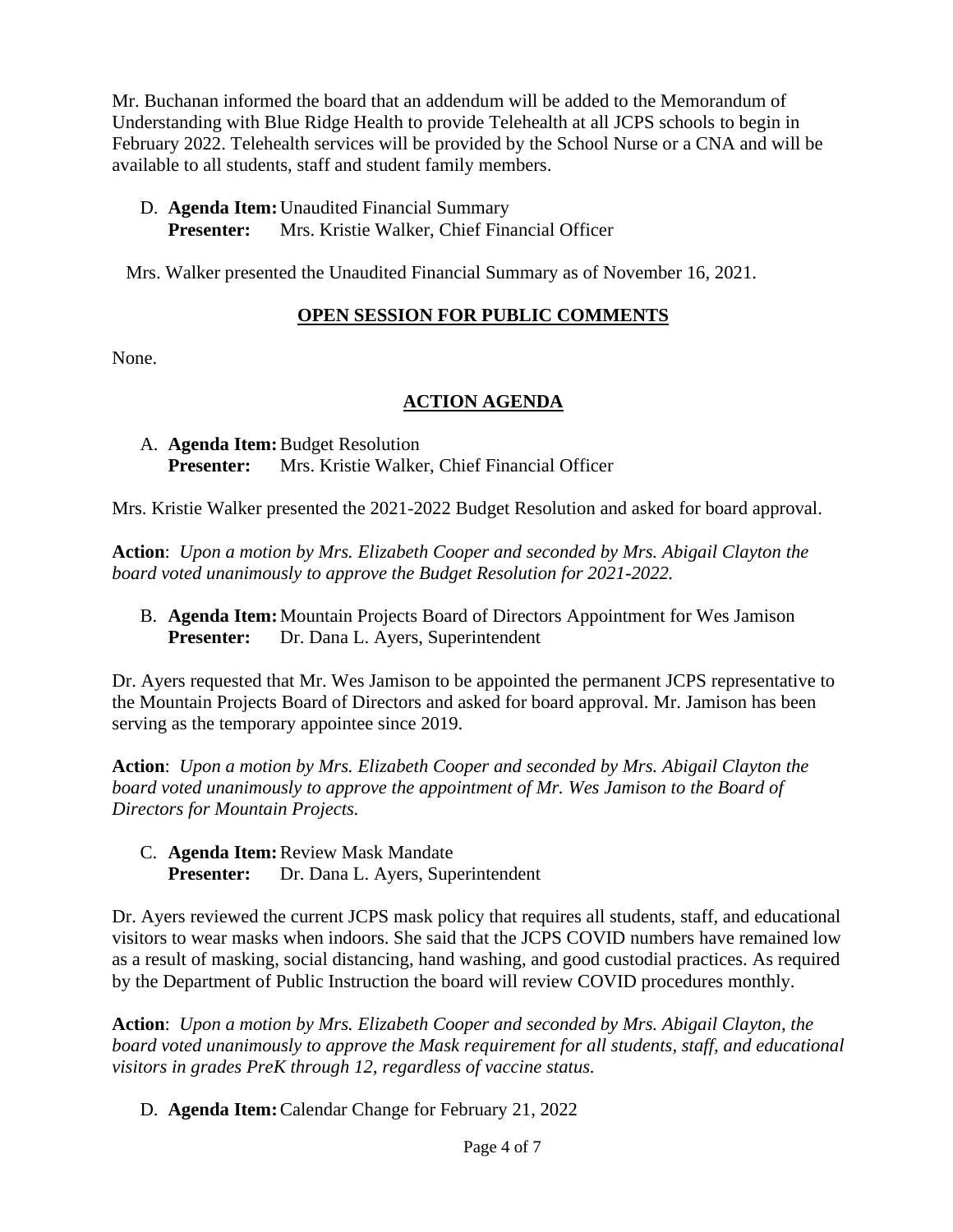**Presenter:** Dr. Dana L. Ayers, Superintendent

Dr. Ayers requested the board make a change to the calendar for February 21, 2022, from a student day to a Required Workday for Professional Development for teachers and asked for board approval.

**Action**: *Upon a motion by Mrs. Elizabeth Cooper and seconded by Mrs. Abigail Clayton, the board voted unanimously to approve the calendar change for February 21, 2022, from a student day to a Required Workday for Professional Development for teachers.*

E. **Agenda Item:** Policy Updates **Presenter:** Jake Buchanan, Deputy Superintendent

Technical Changes

- 1. Title IX Sexual Harassment Prohibited Conduct and Reporting Process (1725/4035/7236)
- 2. Title IX Sexual Harassment Grievance Process (1726/4036/7237)
- 3. Public Participation at Board Meetings (2310)
- 4. Bullying and Harassing Behavior Prohibited (4329/7311)
- 5. Information Provided by Applicant or Employee (7110)
- 6. Job Descriptions (7400)
- 7. Family and Medical Leave (7520)
- 8. Facility Design (9020)

Mr. Buchanan presented updates to the policies listed above and asked for board approval.

**Action**: *Upon a motion by Mrs. Elizabeth Cooper and seconded by Mrs. Abigail Clayton, the board voted unanimously to approve the updates to the policies listed above.*

- F. **Agenda Item:** Field Trips **Presenter:** Dr. Dana L. Ayers, Superintendent
	- 1. SCES, Grade 8 Outer Banks, NC, April 26, 2022 to April 29, 2022, TT7200.

Dr. Ayers reviewed the above listed field trip and asked for board approval.

**Action**: *Upon a motion by Mrs. Elizabeth Cooper and seconded by Mrs. Abigail Clayton, the board voted unanimously to approve the above listed field trip.*

### **PERSONNEL ACTION AGENDA**

**Action:** *Upon a motion made by Mrs. Elizabeth Cooper and seconded by Mrs. Abigail Clayton, the board voted unanimously to approve the personnel agenda as recommended by Dr. Dana Ayers. The board unanimously approved the following recommendations:*

#### **Employee Recommendations:**

- 1. Ashe, Brandon Basketball and Cheer Bus Driver, FES
- 2. Bennett, John Maxwell Activity Bus Driver, SMHS
- 3. Brown, Tabitha Teacher Assistant, CVES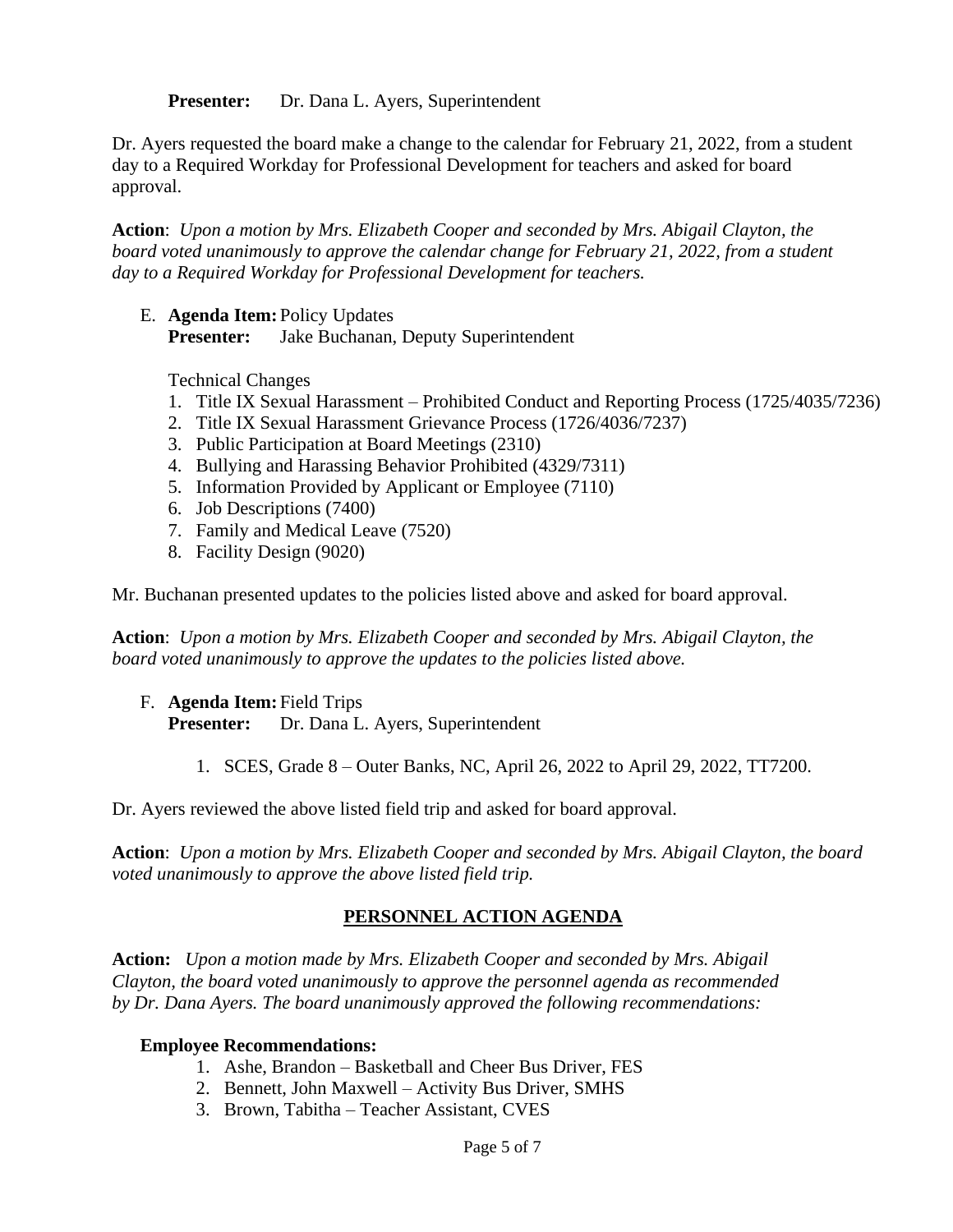- 4. Bryson, Amy Custodian, SMHS
- 5. Cabe, Pamela Media Coordinator, FES
- 6. Crews, Megan Project ACTIVATE Coach/Clinician, CO
- 7. Cumbie, Matthew Technology Technician, CO
- 8. Evans, Kayla School Nutrition Assistant, CVES
- 9. Geary, Erika Project ACTIVATE Evaluator-Clinician, CO
- 10. Hall, Gregory Band Tutor, BREC
- 11. Holloran, Misty Student Support Assistant-ISS Tutor, JCS
- 12. Holloran, Timothy Teacher, JCS
- 13. Hooper, Mark Keith Activity Bus Driver, All Schools
- 14. Houtzer, Deborah Afterschool Tutor, BRS
- 15. King, Mary Instructional Support Assistant, CVES
- 16. Larch, Catherine Instructional Support Assistant, SMES
- 17. Madison, Paige EC Teacher Assistant, SCES
- 18. Massey, Garrison Teacher and Substitute Bus and Activity Bus Driver, SMHS
- 19. McGhee, Logan Bus Monitor, CVES
- 20. McGhee, Logan EC Teacher Assistant, CVES
- 21. Owens, Tammy Teacher Assistant, BRS
- 22. Schenk, Hailey PE Teacher Assistant, CVES
- 23. Setzer, Ronald Custodian and Bus Driver, SMHS
- 24. Stewart, Donna EC Teacher, BRS
- 25. Tallent, Natasha Instructional Support Assistant, SMES
- 26. Watkins, Susan Afterschool Tutor, BRS

#### **Employee Resignations:**

- 1. Draper, Samantha Brooke Instructional Support Assistant, SMES
- 2. Greenwood, George Bus Driver, FES
- 3. Greenwood, Jane Bus Driver, FES
- 4. High, Rachel SEL Support Assistant, CVES
- 5. Medford, Taylor James- Teacher, CVES
- 6. Passmore, Kevin Custodian and Bus Driver, SMHS
- 7. Young, Lyndsi EC Teacher Assistant, CVES

### **Separations:**

1. Shepard, Tracy – School Nutrition Assistant, CVES

## **Staff, Non-Staff and Returning Coach Recommendations:**

- 1. Arnst, April Assistant Coach MS Girls Basketball, BREC, New Non-Staff
- 2. Ashe, Brandon Head Coach Boys Basketball, FES, New Staff
- 3. Bell, Tasha Head Coach Cheer, SMES, Returning Staff
- 4. Bumgarner, Mary Assistant Coach Cheer, SMES, Returning Staff
- 5. Capps, Zeb Head Coach Men's Golf, Returning Staff
- 6. Dezarn, Megan Head Coach Women's Track, Returning Staff
- 7. Dillard, Morgan Head Coach Varsity Softball, SMHS, Returning Non-Staff
- 8. Ellenburg, Jeremy Head Coach Varsity Baseball, SMHS, Returning Staff
- 9. Frizzell, Nathan Head Coach JV Baseball, SMHS, Returning Staff
- 10. Gribble, Corina Head Coach JV Women's Soccer, SMHS, Returning Staff
- 11. Hackler, Carol Head Coach Cheer, CVES, New Non-Staff
- 12. Hawk, Derrick Assistant Coach Varsity Baseball, SMHS, Returning Staff
- 13. Miller, Scott Assistant Coach Girls Basketball, SMES, Returning Staff
- 14. Mitchell, David Assistant Coach JV Baseball, SMHS, Returning Non-Staff